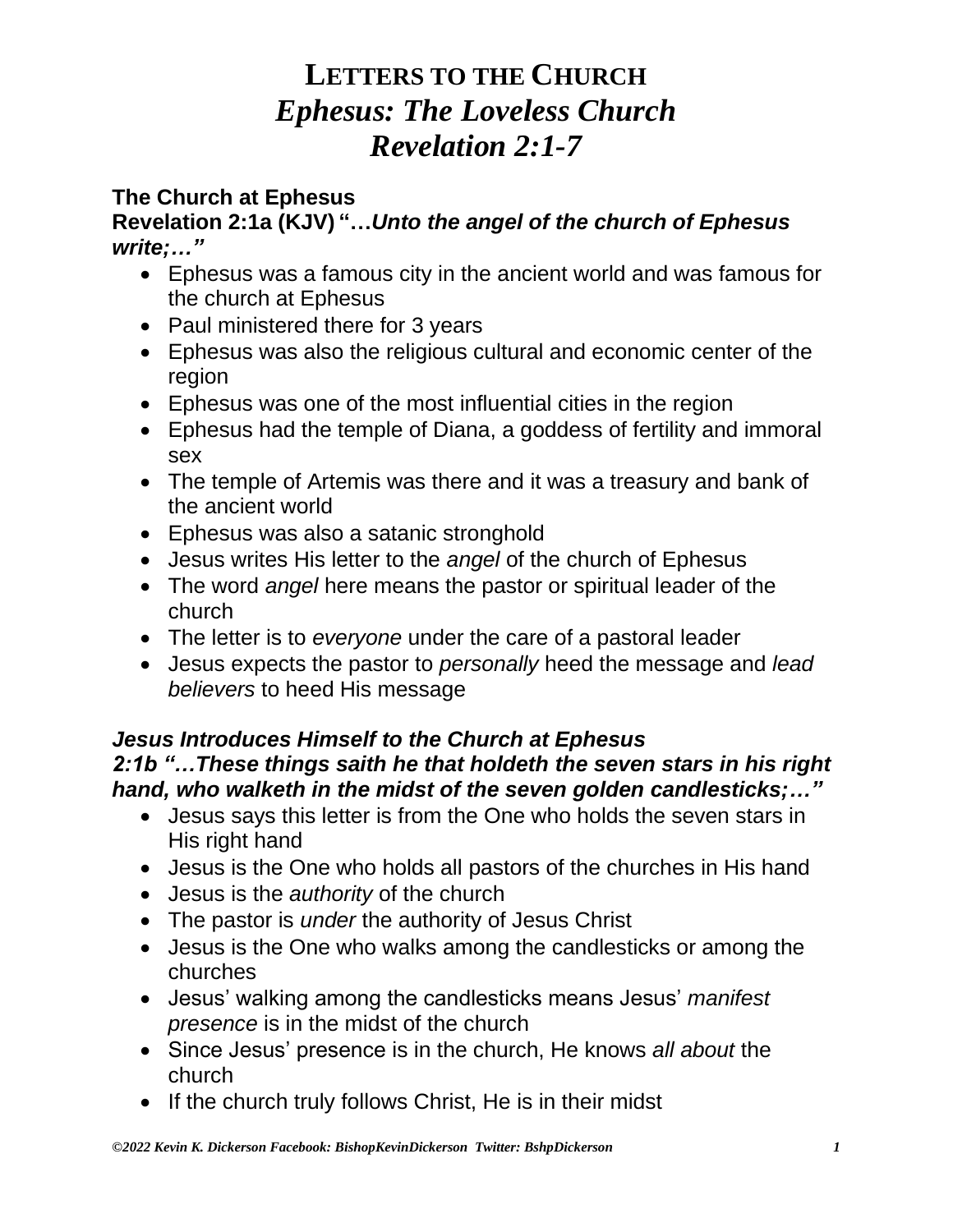### *Commendation to the Church at Ephesus*

*<sup>2</sup>I know thy works, and thy labour, and thy patience, and how thou canst not bear them which are evil: and thou hast tried them which say they are apostles, and are not, and hast found them liars: <sup>3</sup>And hast borne, and hast patience, and for my name's sake hast laboured, and hast not fainted.* 

- Jesus recognized the church at Ephesus for five things:
	- *1. The church worked and labored for Christ*
		- a. Jesus said *I know* or I'm familiar with your works, your service
	- *2. The patiently endured*
		- a. Ephesus persevered and endured the trials and temptations of life
	- *3. The church could not bear those who were evil*
		- a. Ephesus did not tolerate those who were corrupt and were committed to living for the world instead of living for God
	- *4. The church tested all the preachers and teachers of the church and rejected the false ones 1 John 4:1 (KJV) 1 Beloved, believe not every spirit, but try the spirits whether they are of God: because many false prophets are gone out into the world.* 
		- a. Ephesus was loyal to Jesus Christ and tested preachers to ensure they were teaching the right message
	- *5. The church continued to serve without getting weary* 
		- a. Ephesus continued to work, persevere, not put up with evil, they tested and rejected false teachers in the church all for the cause of Christ
- Ephesus "looked like":
	- a. a true church that was *sold out* for Jesus Christ
	- b. a church was *loyal and devoted* to Jesus

### *Jesus' Complaint Against the Church at Ephesus <sup>4</sup>Nevertheless I have somewhat against thee, because thou hast left thy first love.*

- Jesus says to Ephesus, *nevertheless*, or "despite all that"
- When Jesus looks at the church (us), He takes a *complete look*, the good and bad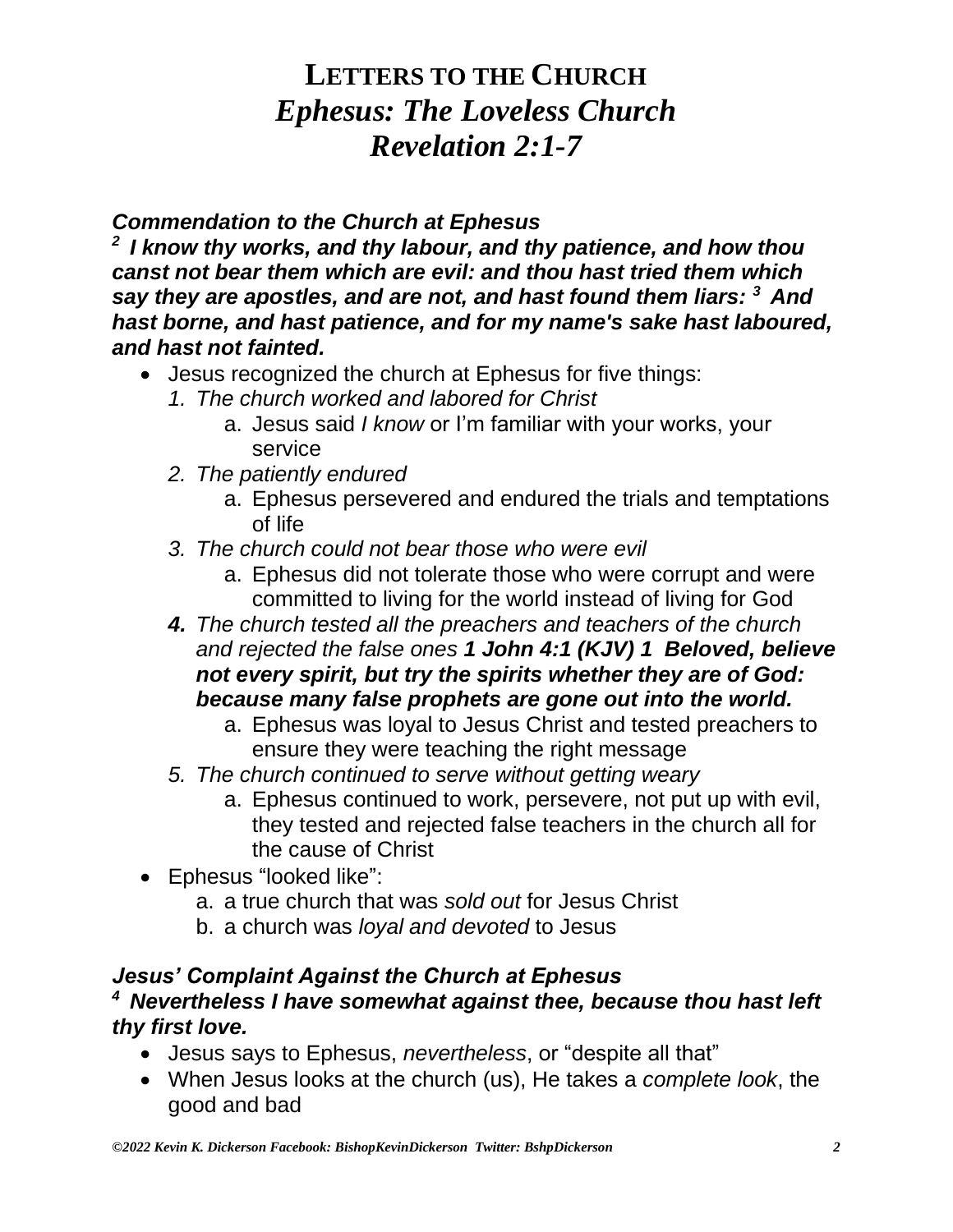- Despite all the good Ephesus had done, they had a serious problem, they had *left* their first love
- They have *left*, "not lost" their first love, what's the difference?
- Something can be lost by accident, but leaving something is a deliberate act
- Their first love was their love of Jesus and love of one another
- Jesus was no longer first in their lives
- Even though Ephesus had left their first love, everything "looked good" on the outside
- A church can't be a church without love in its heart
- When a church leaves its first love, things aren't like they used to be

### *What Jesus Commands Ephesus to Do*

*<sup>5</sup>Remember therefore from whence thou art fallen, and repent, and do the first works; or else I will come unto thee quickly, and will remove thy candlestick out of his place, except thou repent. <sup>6</sup>But this thou hast, that thou hatest the deeds of the Nicolaitans, which I also hate.*

- Jesus commands the church at Ephesus and us to do three things
	- 1. *Remember* Remember from where you have fallen
		- o This means remembering where they used to be in their love for Jesus and with each other
		- o Remembering is always the first step in getting back to where we should be with the Lord
	- 2. *Repent* Repentance is turning away from whatever pulled you away from Jesus and turn back to Him
		- o Repentance is a U-turn in life
		- o Jesus is making an urgent appeal for an immediate change in thoughts, attitude and conduct before it's too late
	- 3. *Repeat* Do your first works over, go back to the very first things you did when you first fell in love with Jesus
		- $\circ$  Go back to spending time in the Word
		- $\circ$  Go back to daily time in prayer
		- o Go back to church in-person
		- o God back to fellowshipping with other believers
		- o Go back to telling others about Jesus